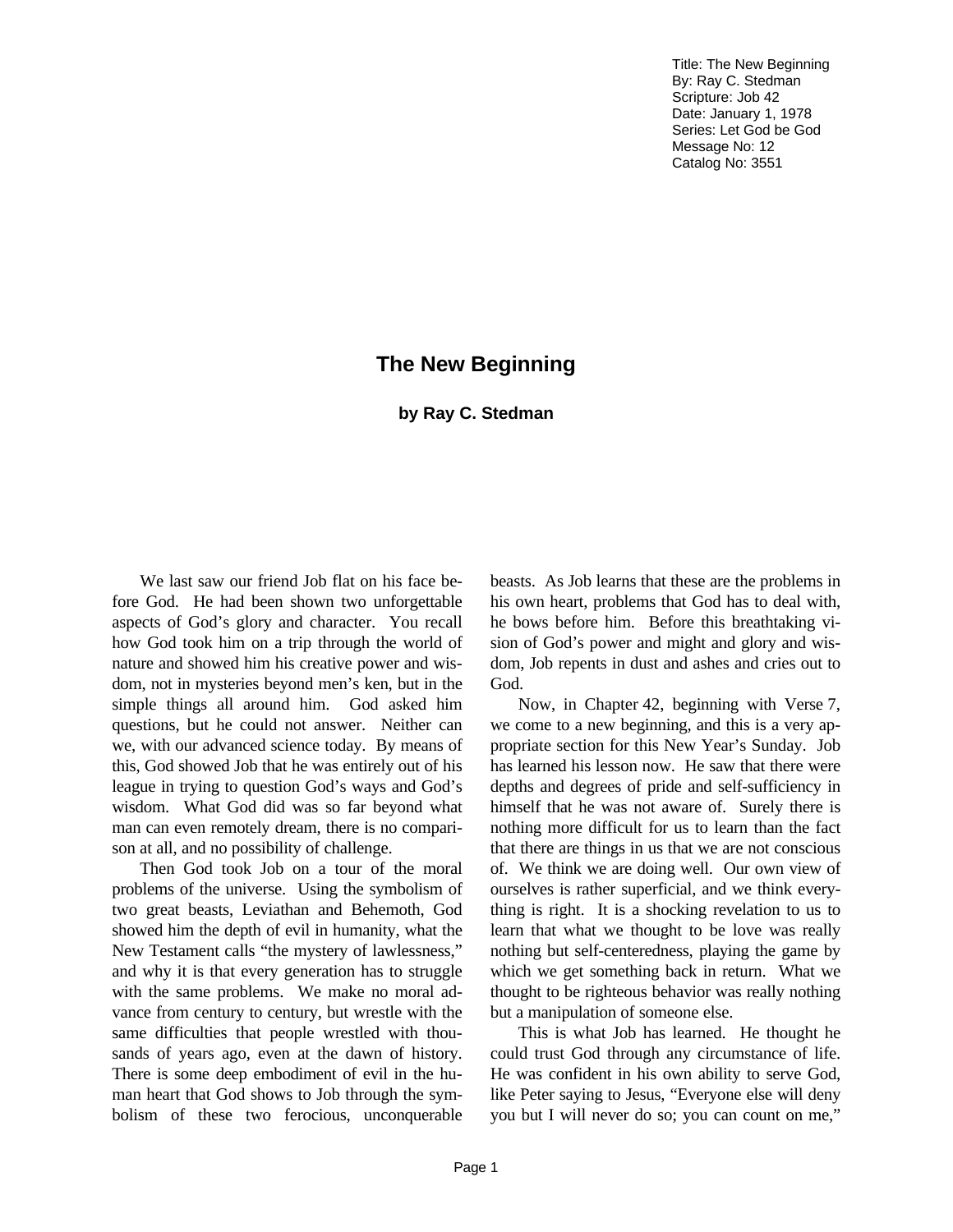{cf, Matt 26:35, Mark 14:31, Luke 22:61}. So in a sense Job, quite honestly and earnestly from his heart, had been saying to God, "I'll stay with you no matter what." For a while he held in there, but now God has shown him that without divine help he is totally weak, thoroughly undependable. Job has seen his guilt and admitted it before God, and has repented.

Now it is the three friends' turn, and in Chapter 42, beginning with Verse 7, Jehovah summons Eliphaz, the leader of the three, before him. These friends dropped out of sight for a while when Elihu came on the scene, but now God calls them before him, Verse 7:

**After the LORD had spoken these words to Job, the LORD said to Eliphaz the Temanite: "My wrath is kindled against you and against your two friends; for you have not spoken of me what is right, as my servant Job has. Now therefore take seven bulls and seven rams, and go to my servant Job, and offer up for yourselves a burnt offering; and my servant Job shall pray for you, for I will accept his prayer not to deal with you according to your folly; for you have not spoken of me what is right, as my servant Job has." {Job 42:7-8 RSV}**

That sentence from God must have had a stunning effect upon Eliphaz and his two friends, for the one thing they had been sure of all through this account was that they were defending the righteousness of God. They were zealous for God's honor, and they must have prided themselves on the fact that they were standing for God's righteousness. They were upholding his sovereignty among men, they were scathing in their denunciation of human pride and evil and now, to their startled amazement, they are charged by God himself with defaming him. That must have been a hard blow to their pride.

This chapter seems to us to be filled with surprises. One of the surprising things to these men was the discovery that all their vaunted concern and zeal for the honor of God was regarded as worthless in his sight. They are charged with defaming the name of God.

Well, what is it that they said that God took such offense to? You recall that they formulated a theory of suffering that made God out to be nothing but an arbitrator of justice, a great cosmic judge who visited punishment upon those who did wrong, without exception and instantly, and he rewarded those who did right with prosperity and blessing. This was the kind of God they set before people, a great judge of all men, but not at all concerned with compassion, love, mercy, and patience. Thus the God they set before men was a God far from reality. They did indeed distort the Being of God.

Now I find a lot of Christians like this. The God they picture before people is one who is wholly concerned with truth, as though that is all there were; who is deeply offended by sin – and he is – but who instantly visits it with some kind of condemnation and judgment. They picture God as a very stern and harsh Being who is leaning over the battlements of heaven, ready to cry "Cut that out!" the minute anybody steps out of line. That is why the world gets very distorted views of what God is like. That is what these three friends were doing, though they did not mean to. They meant to uphold God's righteousness, but they said nothing about his mercy, his compassion, his patience, his willingness to reach out and wait for men and give them opportunity to repent.

The Bible says that God sends the rain upon the just and the unjust alike  $\{cf, Matt\ 5:45\}$ . God's blessings are not withheld from those who are wrong and who are rebellious. He gives them family life. He gives them joy, times of pleasure, and times of peace. As Romans puts it, it is the goodness of God that is designed to lead to repentance, that men may understand where their blessings are coming from  $\{cf, Rom\ 2:4\}.$ 

That is why we in the West have been put through a school time recently as to who runs the weather. Some of us thought it was the Weather Bureau. Now we know better. We know they cannot do a thing. It is God who sends rain, who, as Job so beautifully puts it, "tilts the wineskins in the heavens," and lets the rain drop upon us. God allows these things to come in order that we might understand the basis of human blessing and repent of our wickedness and our rebellion and turn back to him. This is what these friends have failed to set before men. They set forth a distorted God.

Then, as you look back through the book, remember they charged Job with hypocrisy, and even with outright wickedness, without any basis in fact whatsoever. This man, who morally was perfect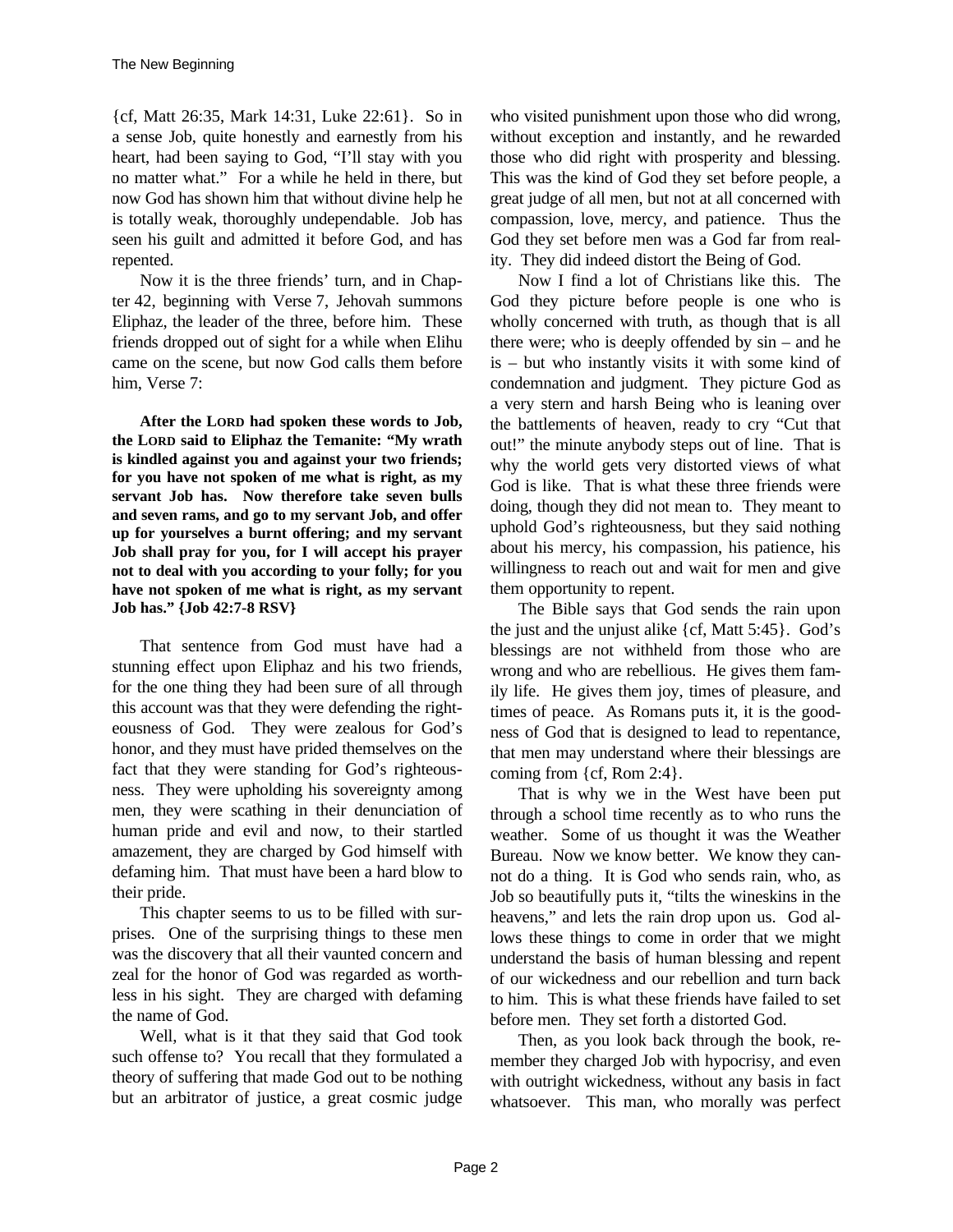and upright in his conduct – even God himself said so – they charged with being a hypocrite and with hiding some deep and terrible sin in his heart. All his troubles came from the fact that he was unwilling to admit some awful thing that he had done, they said, and they increased the torment of this poor man's suffering by these false accusations. In doing so, they represented themselves as the mouthpiece of God; they were speaking as though God himself was charging Job with this. Now God takes offense at that. They were doing the devil's work. The devil is the accuser of the brethren {cf, Rev 12:10}; is the accuser in heaven and the destroyer on earth. These men, unwittingly, find themselves victims of the devil's lies, and they have become his instruments to torment Job. So God calls them to account. He says that his wrath is kindled against them because they have been guilty of these things.

Perhaps we are also surprised that twice in this account God says that Job said what was right about him. We have never seen any recognition up to this time that Job had said things right. In fact, the whole book is aimed at pointing out that Job was wrong in his attitude about God. Although both the friends and Job say some wonderfully true things about God, and there are great passages of brilliance and glory that depict something of the power and beauty and wisdom of God, nevertheless, Job himself had admitted now that he spoke in ignorance and folly, and he repents of this and puts his hand upon his mouth. So it is rather surprising that God twice admits that Job has said that which is right about him.

In what way did he say what was right?

- First, I think, if you look back through this you will see that when Job could see no sin in himself he did indeed charge God with unfairness, but the moment God showed him the sin that was still deeply embedded in his heart he immediately repents. There is no hesitation, there is no argument, there is no self-defense. He admits immediately that the problem was in him and not in God.
- Second, remember that Job was always true to the facts as he saw them. Now he did not see them very clearly, and there are things about himself and about God's rule in the universe

that he did not understand, but to the point where he did see things, he was always honest. There was no distorting or twisting of the facts to fit an inadequate theology. He did not try to kid himself, and he did not try to admit to things that could not see were true. He was always brutally honest and forthright.

- Third, as you remember the account, he took his problem to God, even though God was his problem. That is an admirable thing in Job. You remember how all through the account he is breaking into prayer constantly. Out of the torment and anguish that he feels, he always ends up laying his complaint before God. Now the friends never pray for Job. They never ask God to relieve his suffering; they never ask for help or wisdom or understanding on their part. They simply ignore all contact with the living God themselves, but Job is forever crying out before God and bringing his problems, his bewilderment and his bafflement unto the Lord himself and asking for wisdom and help. Remember how Jesus said to the people in his day, "Come unto me all ye that are weary and heavy laden, and I will give you rest," {cf, Matt 11:28}.
- Finally, when Job does repent, he declares without restraint and without reservation that God is God, that he is holy and wise and just and good, even when he seems to be different. Ultimately, that is the highest expression of faith – that we do not trust our human observations of what is happening. We understand the limitations to our humanity and we do not assume that we have all the facts by which we can condemn and judge a holy God. That is what Job does. He pronounces God as just and holy in all that he does.

Now, however, to the credit of these three friends, they too immediately obey God when he tells them what is wrong. Look at Verse 9,

**So Eliphaz the Temanite and Bildad the Shuhite and Zophar the Naamanite went and did what the LORD had told them; and the LORD accepted Job's prayer. {Job 42:9 RSV}**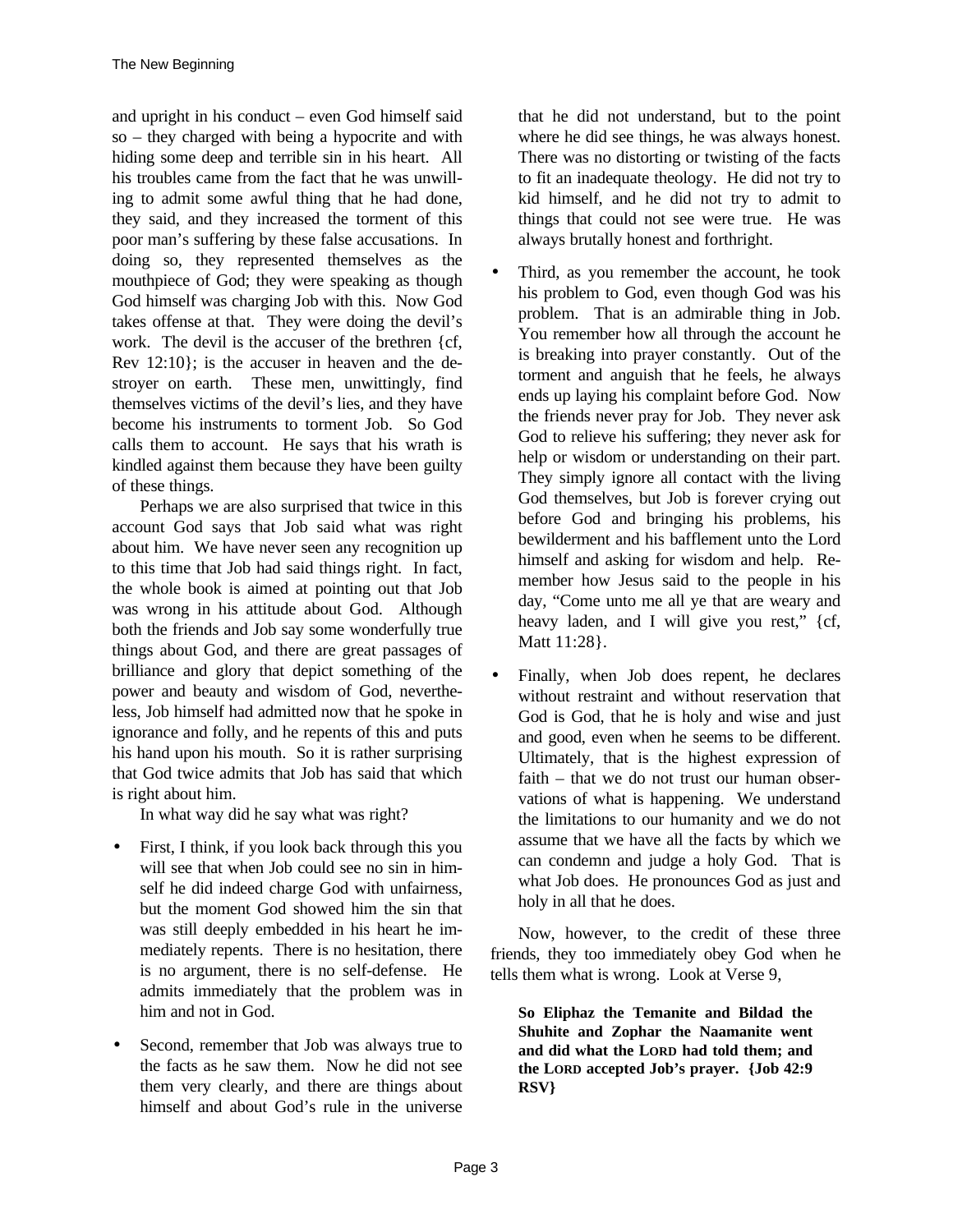There is no resistance on their part either, no argument, even though it means they have to go with their hat in their hand to Job and ask him to pray for them. Can you imagine how humiliating that must have been, after all the proud things they had said against him, and how they had put him down and scorned him? Now they have to come and say, "Job, old friend, we're sorry for all we said. God has asked us to ask you to pray for us." But they do this. They bring the offering of seven bulls and seven rams. Now, seven is the number of perfection in Scripture, and the bull is always the picture of service, perfect service, even unto death. That is the meaning of the offering of seven bulls. The ram in the Bible is the picture of energy, and seven rams offered is the total commitment of their energies unto God, even unto death. In this burnt offering they are picturing the true basis of their acceptance before God – not their own service for him, but that which is represented by that great and all-sufficient substitute for man's wrongdoing – Jesus himself.

All these offerings of the Old Testament picture Christ. They are the way the Old Testament saints looked to the work of Christ, just as we do in looking back to the cross. These offerings were a picture of the cross of Christ. As these men offered these bulls and rams, it was a way of indicating that they understood that before God, man's honor is laid low and even his best efforts are shown to be folly. They turn from all this to that perfect substitute for man, the righteousness of Christ, and accept what God gives in man's place.

All of us get angry with God because he has rejected our service, our efforts on his behalf. I would hardly dare ask you to raise your hands, those of you who have felt angry and upset with God because he did not, apparently, recognize all the good things you had done for him this last year. That is the way we feel. But the thing he labors to show us is that none of that can ever stand in his presence. The New Testament tells us that "No flesh shall glory in his presence," {1 Cor 1:29 KJV}. We must rest only on that sacrifice made on our behalf, the righteousness of Christ himself.

Now, notice also God's insistence on intercessory prayer here. What an interesting thing this is. God tells these friends, "There will be no pardon for you without Job's petition on your behalf. If you want to be received and forgiven you must not only bring the sacrifices, but my servant Job must pray for you." What an instructive lesson this is on what prayer is. Many of us, I think, grow up with the idea that prayer is a kind of a way that has been given to us to manipulate God to do what we want, a kind of heavenly Aladdin's lamp that we can rub, sometimes for a half-hour at a time, and feel God is going to suddenly appear as the genie and bow and say, "Master, what do you want me to do for you?" But prayer is not that. Prayer is not the way we get God to do what we want. Prayer is the way by which God enlists us in what he is doing. This is what is underscored in this passage, and it is so important that God says that without prayer he will not do it! Remember it is James in the New Testament who reminds us of Job. James tells us, "You have not because you ask not," {cf, Jas 4:2b}. How impoverished our lives are, and the lives of our friends and loved ones, simply because we think prayer is unimportant and we do not bother to pray for one another. God underlines this here: "Your friends will not be accepted, Job, unless you pray for them." When Job prayed, they were indeed forgiven and pardoned.

Now, what a beautiful picture of forgiveness here! I love to picture this scene in my imagination. Here is Job's chance, if he ever wanted it, to get even with these friends. When God sent them to him with their hat in their hand asking for pardon and asking for his prayers, how easy it would have been for him to have said, "Aha! I thought you'd come around, you stinkers you! You were the ones who gave me all that trouble. You ran me down, you falsely accused me, you said all those evil things about me, and now I've got you where I want you. I'll let you sweat a little bit. I'm going to get even with you!" That is what many of us would have said, but it is obvious that Job does not do that.

I wish we could have heard his prayer. I am sure it would have been something like this: "O Lord, here are these three friends of mine. They've been stubborn, hard-headed, foolish, ignorant men, just as I was, Lord. You forgave me, and now I ask you to forgive them as well." What a beautiful spirit of forgiveness is exercised here. Job might have said, "I called them miserable comforters, and that's what they were. I suggested that they were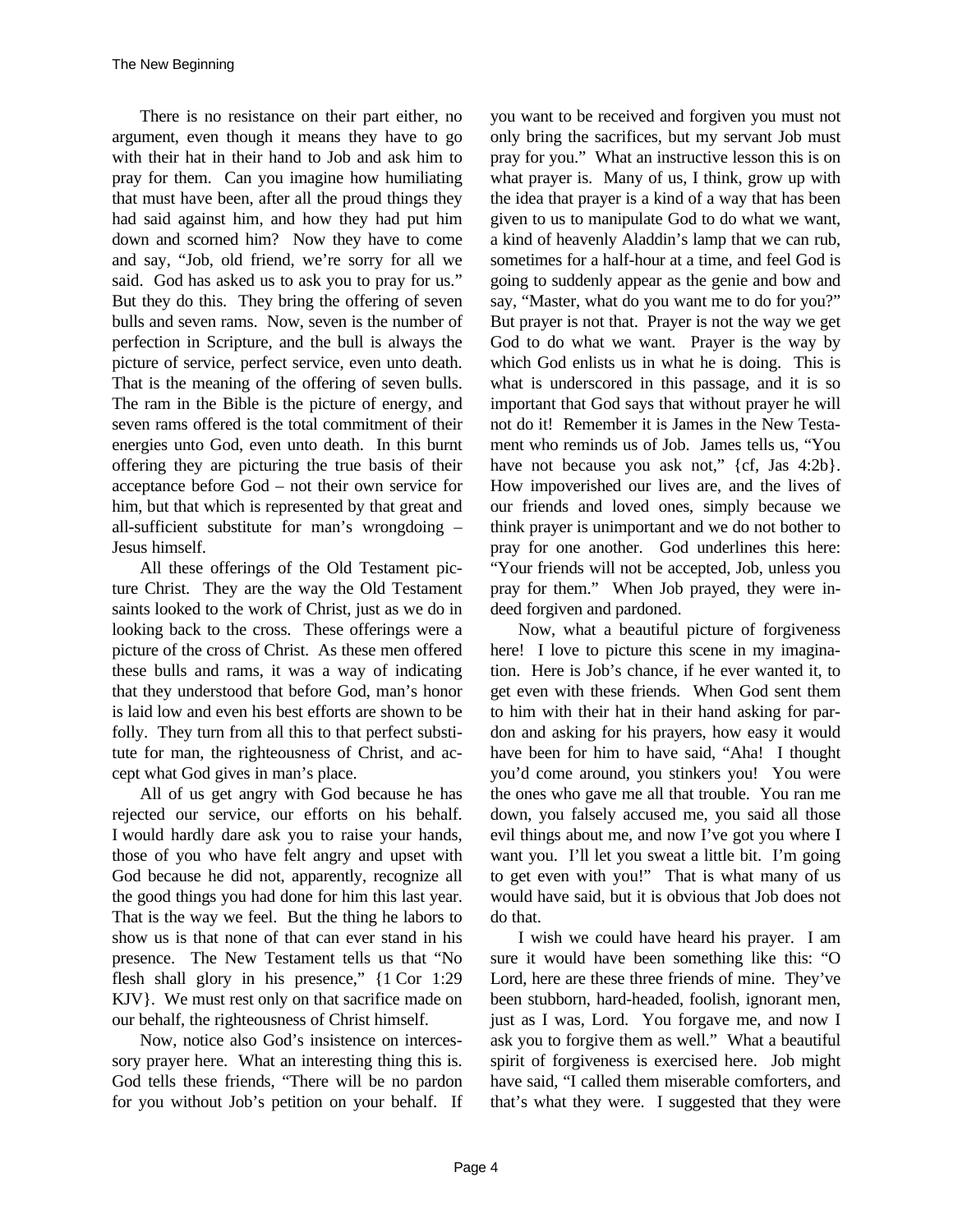so proud and cocky that they were the people, and wisdom would die with them. But Lord, I was just as proud and just as ignorant. You forgave me, and so, Lord, I ask you to forgive them as well." It says that the Lord heard Job's prayer and accepted it, and the friends were forgiven.

Doesn't that remind you of Paul's words in Ephesians 4, when he wrote to the Christians and said, "Be ye kind, tenderhearted, one to another, forgiving one another, even as God for Christ's sake has forgiven you," {cf, Eph 4:32} I do not think there is anything more contrary to a Christian's spirit than an unforgiving heart, a grudge against someone else, Christians refusing to talk to someone, or being cold and frosty in their relationships with each other. Nothing is more removed from the spirit of Christian forgiveness than that. What a beautiful thing, to see Job praying for his friends without a vestige of resentment or an attempt to get even on his part, but holding them up before God, and God honoring that prayer, forgiving these men and restoring them to his grace, withholding his punishment, and blessing their lives.

Now, in the next section, Verses 10-13, we get a picture of **the restoration** that God brought into Job's life:

**And the LORD restored the fortunes of Job, when he had prayed for his friends; and the LORD gave Job twice as much as he had before. Then came to him all his brothers and sisters and all who had known him before, and ate bread with him in his house, and they showed him sympathy and comforted him for all the evil that the LORD had brought upon him; and each of them gave him a piece of money and a ring of gold. And the LORD blessed the latter days of Job more than his beginning; and he had fourteen thousand sheep, six thousand camels, a thousand yoke of oxen, and a thousand she-asses. He also had seven sons and three daughters. {Job 42:10-13 RSV}**

This is what James calls "the end of the Lord," or, in the Revised Version, "the purpose of the Lord" {Jas 5:11}, revealing him to be compassionate and merciful. Now, God did not suddenly become compassionate and merciful to Job; he has been that way all along. God's character, unchanging, is compassion and mercy. He is love. This is what we must remember. Though he puts us through times of trials and pressures and hardships, as he did Job, it is not because he is angry and upset, it is because he is compassionate and merciful. If we wait, he will bring us to the place where we will see that as plainly and clearly as Job did. So the end of the Lord, the purpose of the Lord, is to reveal his own heart of compassion and mercy to this dear old man.

There is a beautiful passage in Jeremiah's Lamentations that I think we must always remember when we are going through trials and afflictions. I would urge you to memorize it as you face 1978. It is a great passage for a new year.

**For the LORD will not cast off forever, but, though he cause grief, he will have compassion according to the abundance of his steadfast love, for he does not willingly afflict or grieve the sons of men. {Lam 3:31-33 RSV}**

Isn't that encouraging? He does not willingly afflict or grieve the sons of men. He will do it because he loves us and we need it, but he does not do it lightly. He feels with us in it. As a good parent with his children, he hurts worse than we do at times. He does not willingly do it. "Though he cause grief, he will have compassion according to the abundance of his steadfast love." I think we need to recall that when we are put through times of pressure and danger.

Now God moves Job's relatives and friends to *bring him gifts* of silver and gold. (I commented already on this last week in our Christmas meditation, which, by the way, is not intended to be a part of this series on Job – it was a meditation. The exposition of the passage is what I am attempting this morning.) But perhaps these gifts of silver and gold that these friends and relatives brought were God's way of providing a foundation of the wealth that he is to bring Job. At any rate, as the text tells us, Job ended up with double everything that he had before: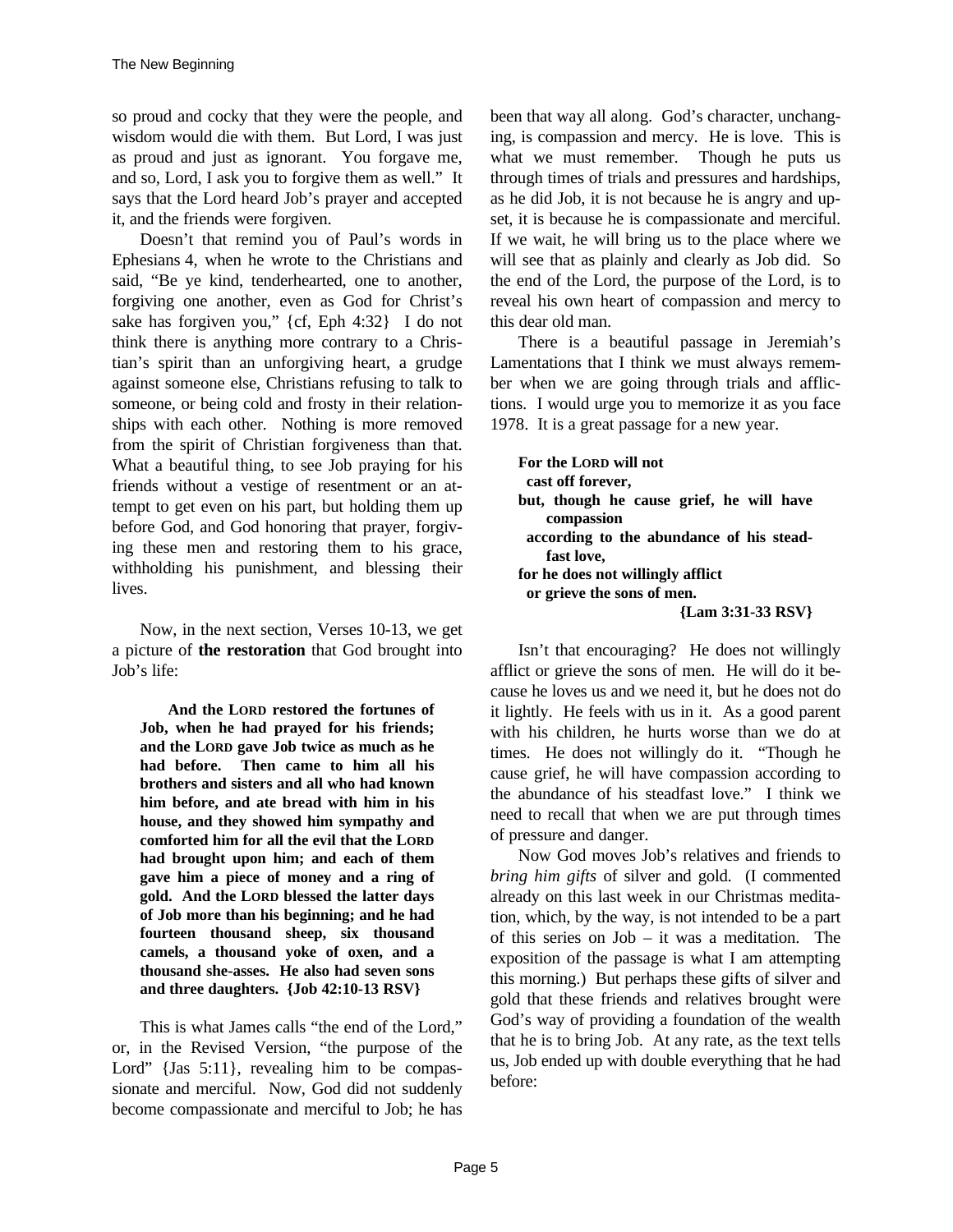- He started out with seven thousand sheep, and ended up with fourteen thousand.
- He had three thousand camels, and now he has six.
- He started out with five hundred yoke of oxen and now he has a thousand.
- He once had five hundred she-asses, but that is doubled now to one thousand.

"Well," you say, "God doubled everything but his sons and daughters. He ended up with seven sons and three daughters, just like he had at the beginning." No. You forget he has seven sons and three daughters in heaven, and seven sons and three daughters more on earth, so God indeed gave Job double everything that he had to start with. That is the mercy of God. He does not willingly afflict or grieve the sons of men, but longs to give them blessing when they come to the place where they can handle the blessing that he wants to give.

Now, there is another surprise here, in Verse 14. The focus of the chapter now comes upon *the daughters of Job*:

**And he called the name of the first Jemimah; and the name of the second Keziah; and the name of the third Keren-happuch. And in all the land there were no women so fair as Job's daughters; and their father gave them inheritance among their brothers. {Job 42:14-15 RSV}**

Last night I was talking with a lady who is expecting a baby, and I asked her if she had picked any names yet. She said she had been working on some names for girls and boys. If any of you are looking for some girls names, here are some excellent suggestions: Jemimah (that is always connected with molasses); Keziah (that sounds like Kizzie in Alex Haley's book, *Roots*), and Keren-happuch. We will look at these significant names in a moment.

The fascinating thing about this account is that the whole Scripture seems to focus now on the daughters of Job instead of the sons. In Chapter 1 it was the sons who were in the forefront. They had a birthday party every year and they invited their sisters to come and share with them, but here,

at the end of the book, it is the daughters of Job. Now, being the father of four beautiful daughters myself, I know how Job must have felt about them. (It would have been a mistake to ask Job about his children, because you would have had to wait as he drew out all the pictures and gone through them all with you!) He was proud of these daughters. In fact, he gave them an inheritance among their brothers, which was absolutely unheard of in the culture of that day.

If women's lib were wanting a text from Scripture, I would think this would be an excellent one, for the whole point of the passage is that these daughters were made to share alike in the inheritance that they were given. I believe that is symbolic, for the story of this book is the story of a man who, as far as he knew himself, wanted to serve God, was upright and morally strong, and did his very best to do what God wanted, but was unconscious of the level of evil that was in his heart and life. On those terms he was living what we would call today the "natural life," the life of those around. The best of men at times will live moral, clean, upright lives; Job was like that. I believe he was a true believer; I am not implying that he was not. But he was living as though he had not yet discovered truth about God that would take him to that deeper level of life called the spiritual life:

- By the end of the book he has learned not to trust himself for anything at all.
- By the end of the book he has learned that he cannot, in his own strength, do anything acceptable before God.
- By the end of the book he has come to the place where he has cast everything upon the grace of God and is taking his righteous standing before God totally from God's gift to him.

He is taking his stand in the great mediator of whom he himself has spoken throughout this book. On those terms, as the New Testament tells us, if any man be in Christ there is neither male nor female, but all share alike in the glory of God and in the inheritance that is ours in Jesus Christ our Lord, {cf, Gal 3:28}. Spiritually, there are no distinctions. That is what is brought out so beautifully at the end of this book.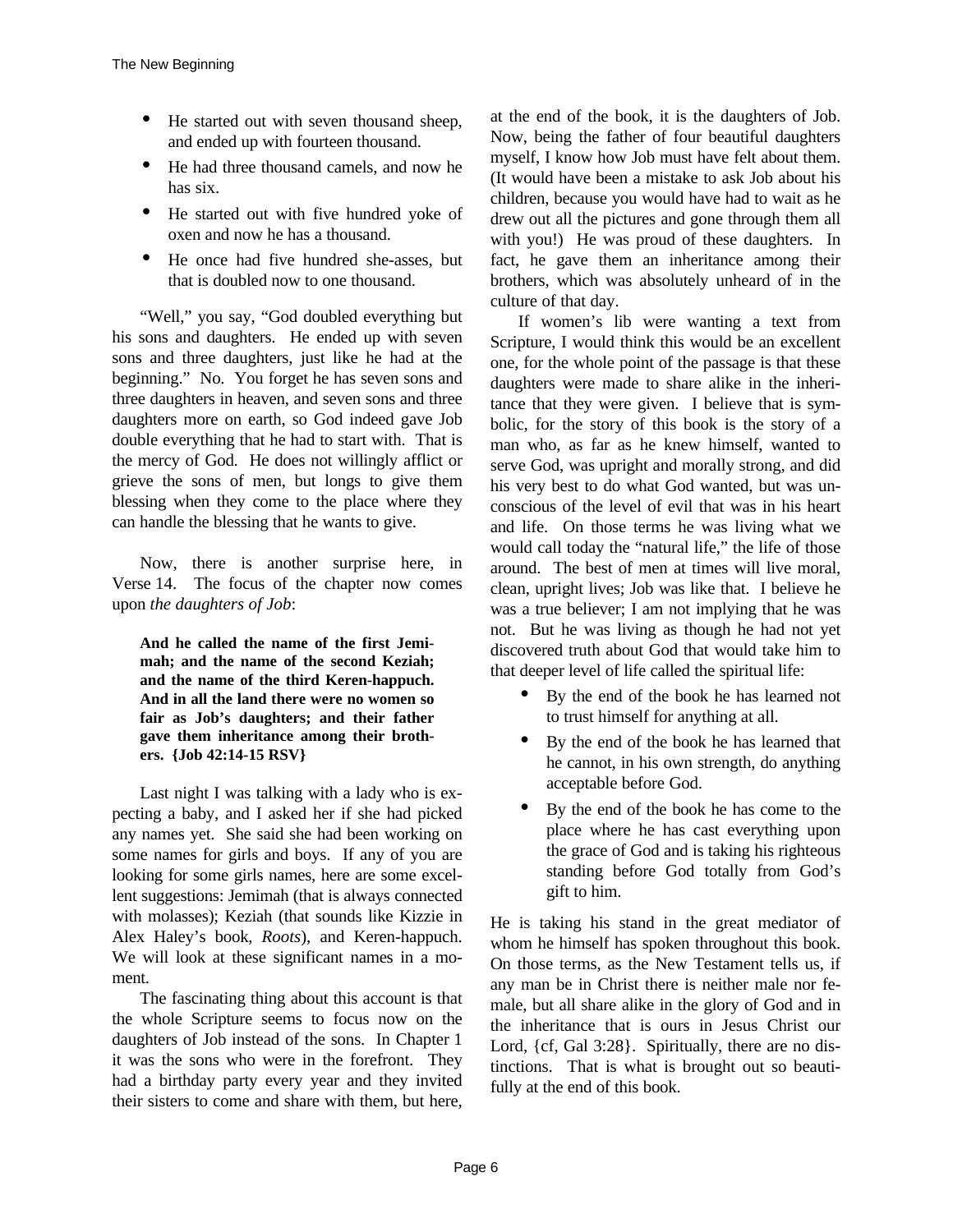Now, I have suggested that the names are significant, and here are the meanings of them:

- *Jemimah* means "dove." As you know, throughout the Scriptures, and even in our culture today, the dove is the symbol of peace.
- *Keziah* is another spelling of the word *cassia*, and, you recall, when the wise men brought their gifts to the infant Jesus, they brought gifts of cassia, aloes, and myrrh, all of which were fragrances, incenses, expensive, rare, beautiful. Cassia, therefore, is an incense, or a fragrance. That is the symbolism of it.
- *Keren-happuch* literally means "the horn of adornment," and is a reference, therefore, to the outward beauty that comes from an inward character.

What you have here then is peace, fragrance, and beauty as the fruits of Job's trials. Surely, as the text says, there were none so fair in all the land as these.

The New Testament, in Romans 5, tells us that suffering does this to those who learn to take it as the evidence of God's love. "Suffering," Paul says, "produces patience, and patience produces character, beauty, fragrance, peace." "And character produces hope, hope that you are realizing the kind of person you want to be, and hope does not make us ashamed," Paul says {cf, Rom 5:3-5}. It leaves us confident and sure of our God and of the power and resources of the spiritual life. That is what we have here at the close of this book. We are focused in on this in order to teach us what came out of Job's trial.

Now the book ends on a note of **contentment and peace**:

## **And after this Job lived a hundred and forty years, and saw his sons, and his sons' sons, four generations. And Job died, an old man, and full of days. {Job 42:16-17 RSV}**

He was probably about seventy when the book opens, so he is a good old man, even older than me! What a picture of peace, a contented man. God had greatly blessed him.

Now, as we come to the beginning of 1978, before us stretches a new year, a new beginning. The old is past, put away for ever. God invites us always to forget about all the distrust and all the fears, all the anxieties of the past, all the resentments we have been holding against others, all the grudges, all the criticisms – to put them away and begin again. The question that is over us as we close this book (and I feel it deeply in my own heart), is, "On what basis am I going to live 1978. Will it be on the old basis of it-all-depends-on-me, do-it-yourself goodness before God, trying my best to be pleasing to God and meaning it with all my heart but never realizing the depths of evil with which I have to deal?" Or will it be accepting the gift of God which is waiting for me every day, fresh from his hand, a gift of forgiveness, of righteousness already mine, of a relationship in which he is my dear father and I am his cherished, beloved son, and that I have, therefore, provided to me all I need, all day long, to say "no" to evil and "yes" to truth and right?

Will it be on that basis?

- If it is, 1978 will be a year in which my life will be characterized by peace, fragrance, and beauty. And so will yours.
- Or, if we insist on living it on the same old basis, we will find ourselves like these friends of Job, arousing the anger and the wrath of God. Though he is patient and merciful, our only escape will be to repent of our evil and rest upon the righteousness of our perfect substitute, and return to God for the blessing that he is waiting to give.

That is the choice before us, every one of us. How are we going to live 1978?

## **Prayer:**

Our hearts reflect these words, Lord Jesus. We sense the beauty of your life, the glory of your character. We know that it is your purpose to reproduce that in us, that we shall be like you. We thank you for what you are doing to bring it about. We thank you for the pressure, the pain, the trials, the disappointments, the afflictions that